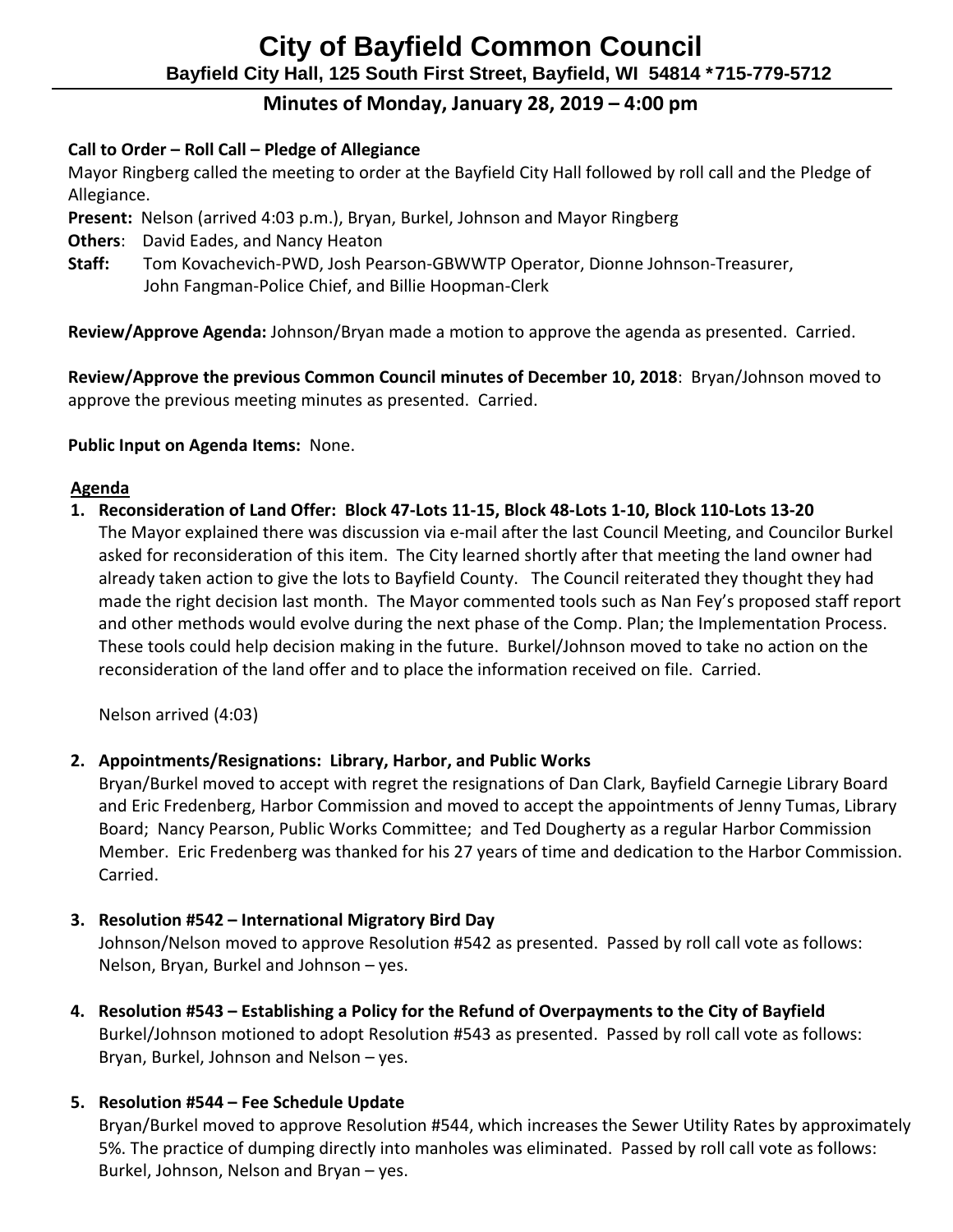#### **6. CDBG Housing Revolving Loan Fund Administration Services Contract from NWRPC**

Johnson/Burkel made a motion to approve the 2019-2021 agreement for CDBG Housing RLP service as presented. Passed by roll call vote as follows: Johnson, Nelson, Bryan and Burkel – yes.

#### **7. Project Updates:**

#### **a. 2019 Comp. Plan Implementation – Save the Dates!**

The Mayor noted we are very close to having a final plan for posting and publishing. The next part that will take a great deal of effort by all parties: Council, staff, committee members, and the general public is Implementing the plan. This process will kick off with a couple of training opportunities. A copy of the Save the Dates Notice was provided, which reserves the following dates:

- March 11 City Council meeting with Committee Chairs and staff
- April 15 Training/Workshop All members invited, staff and stakeholders invited too.
- **b. Waterfront Walk Turning Point Project:** Hoopman informed the Council all grant funding for this project has been received. There is still a minor punch list of items that need to be addressed this Spring when the weather permits. Soon, the Committee or a smaller working group should meet to discuss a party/recognition ceremony. Bryan said maybe it could be an "After 5", opportunity. Hoopman informed the Council Jeremy Oswald, Chamber offered to help the City with this endeavor.

#### **c. Old Jail – Bayfield Heritage Association**

The Council received a copy of a written update on the project from Megan Boyle, Executive Director - BHA. The Council thanked Boyle for providing this update and for the wonderful work they are doing!

- **d. Green Tier Legacy Community Alliance for Health Project**: The Mayor said the City has been meshing in the Health in all Policies into the Comp. Plan.
- **e. Marina Breakwall/Seawall Evaluation:** The Harbor Commission is looking for a more comprehensive breakdown of the proposal provided last month.
- **f. Pavilion Deck Repair:** No work has occurred since the end of December. Per the contract, the work is not required to be done until April 1, 2019.

#### **8. Mayor's Report(s):**

- The Mayor will be attending and leading a group at the 2019 Superior Days; February 11-13, 2019. He'll be meeting with WEHDA at this time and asking them to reconsider how they fund smaller/rural community projects. Their current model is not favorable to smaller communities.
- He received a request from the American Cancer Society to consider a proclamation to bring awareness to Colorectal Colon Cancer Month – March 2019. Johnson/Bryan moved to support the Mayor's signature on such a Proclamation. Carried.

#### **File Reports from Committees, Commission & Boards:**

**Ambulance**: Minutes of November 15, 2018 **Architectural Review Board:** Minutes of October 22 and November 26, 2018 **Finance:** Minutes of December 10, 2018 **Fire Department:** Minutes of January 7, 2019 **GBWWTPC:** Minutes of January 15, 2019 **Harbor:** Minutes of January 17, 2019 **Housing:** Minutes of December 11, 2018 **Library**: Minutes of December 12, 2018 **Parks and Rec**.: None **Planning**: Minutes of December 6, 2018 and January 22, 2019 **Police Department**: December 2018 Report **Public Works**: Minutes of January 24, 2019